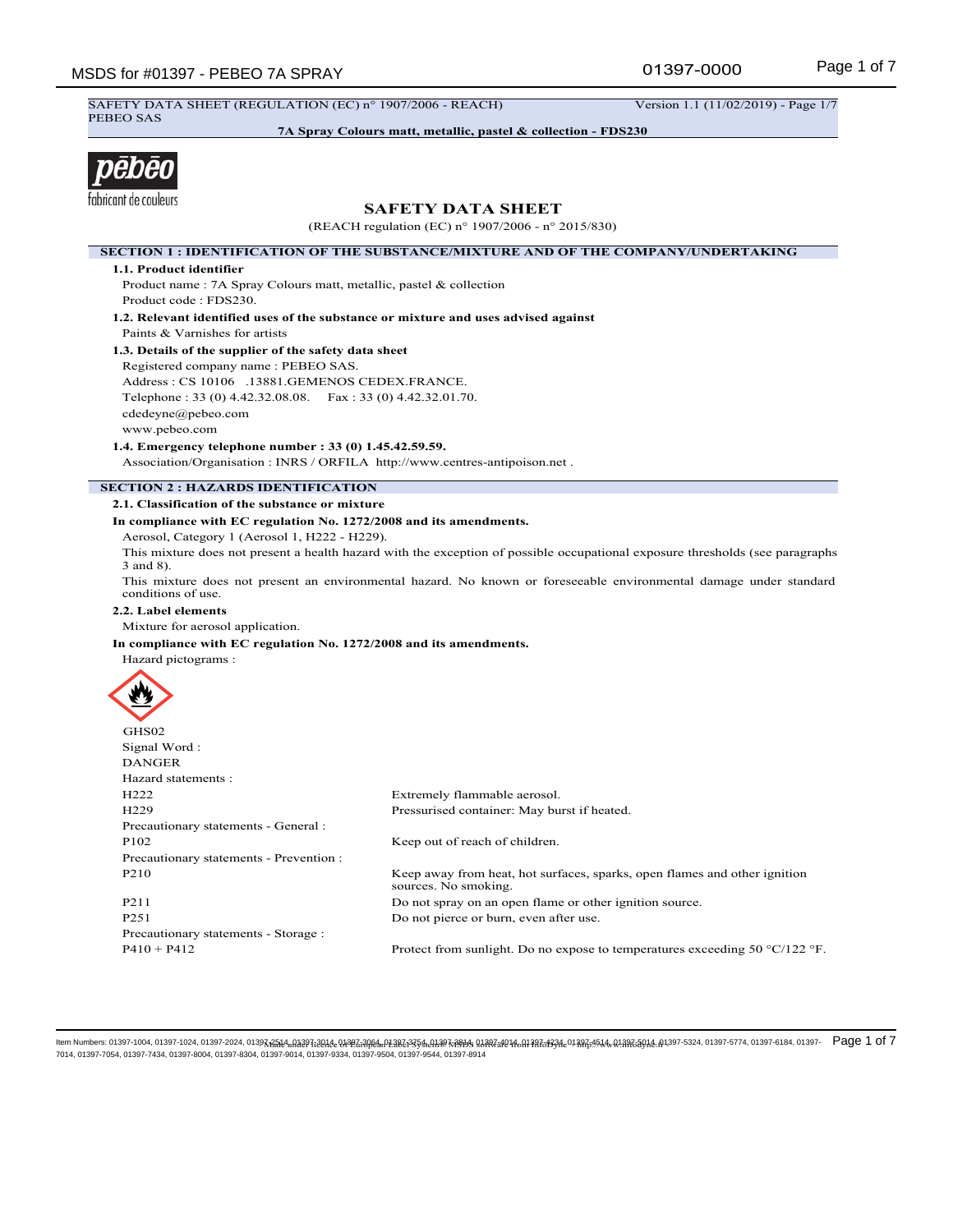#### SAFETY DATA SHEET (REGULATION (EC) n° 1907/2006 - REACH) Version 1.1 (11/02/2019) - Page 2/7 PEBEO SAS

## **7A Spray Colours matt, metallic, pastel & collection - FDS230**

## **2.3. Other hazards**

The mixture does not contain substances classified as 'Substances of Very High Concern' (SVHC) >= 0.1% published by the European CHemicals Agency (ECHA) under article 57 of REACH: http://echa.europa.eu/fr/candidate-list-table The mixture fulfils neither the PBT nor the vPvB criteria for mixtures in accordance with annexe XIII of the REACH regulations EC 1907/2006.

## **SECTION 3 : COMPOSITION/INFORMATION ON INGREDIENTS**

## **3.2. Mixtures**

No substances fulfil the criteria set forth in annexe II section A of the REACH regulation (EC) n° 1907/2006.

## **SECTION 4 : FIRST AID MEASURES**

As a general rule, in case of doubt or if symptoms persist, always call a doctor.

NEVER induce swallowing by an unconscious person.

# **4.1. Description of first aid measures**

## **In the event of splashes or contact with eyes :**

Wash thoroughly with fresh, clean water for 15 minutes holding the eyelids open.

## **In the event of swallowing :**

In the event of swallowing, if the quantity is small (no more than one mouthful), rinse the mouth with water and consult a doctor.

Keep the person exposed at rest. Do not force vomiting.

Seek medical attention, showing the label.

If swallowed accidentally, call a doctor to ascertain whether observation and hospital care will be necessary. Show the label.

## **4.2. Most important symptoms and effects, both acute and delayed**

No data available.

**4.3. Indication of any immediate medical attention and special treatment needed**

No data available.

## **SECTION 5 : FIREFIGHTING MEASURES**

## Flammable.

Chemical powders, carbon dioxide and other extinguishing gas are suitable for small fires.

#### **5.1. Extinguishing media**

Keep packages near the fire cool, to prevent pressurised containers from bursting.

**Suitable methods of extinction**

- In the event of a fire, use :
- sprayed water or water mist
- water with AFFF (Aqueous Film Forming Foam) additive
- halon
- foam
- multipurpose ABC powder
- BC powder
- carbon dioxide (CO2)

Prevent the effluent of fire-fighting measures from entering drains or waterways.

#### **Unsuitable methods of extinction**

- In the event of a fire, do not use :
- water jet

#### **5.2. Special hazards arising from the substance or mixture**

A fire will often produce a thick black smoke. Exposure to decomposition products may be hazardous to health.

Do not breathe in smoke.

In the event of a fire, the following may be formed :

- carbon monoxide (CO)
- carbon dioxide (CO2)

ltem Numbers: 01397-1004, 01397-1024, 01397-2024, 01397<del>, 202</del>4, 4,1397, 2024, 4,897, 2,842, 2,992, 2,892, 2,892, 2,894, 4,138, 2,894, 2,894, 2,894, 2,894, 2,894, 2,894, 2,94, 4,139, 4,43, 4,397-5324, 01397-5324, 01397-57 7014, 01397-7054, 01397-7434, 01397-8004, 01397-8304, 01397-9014, 01397-9334, 01397-9504, 01397-9544, 01397-8914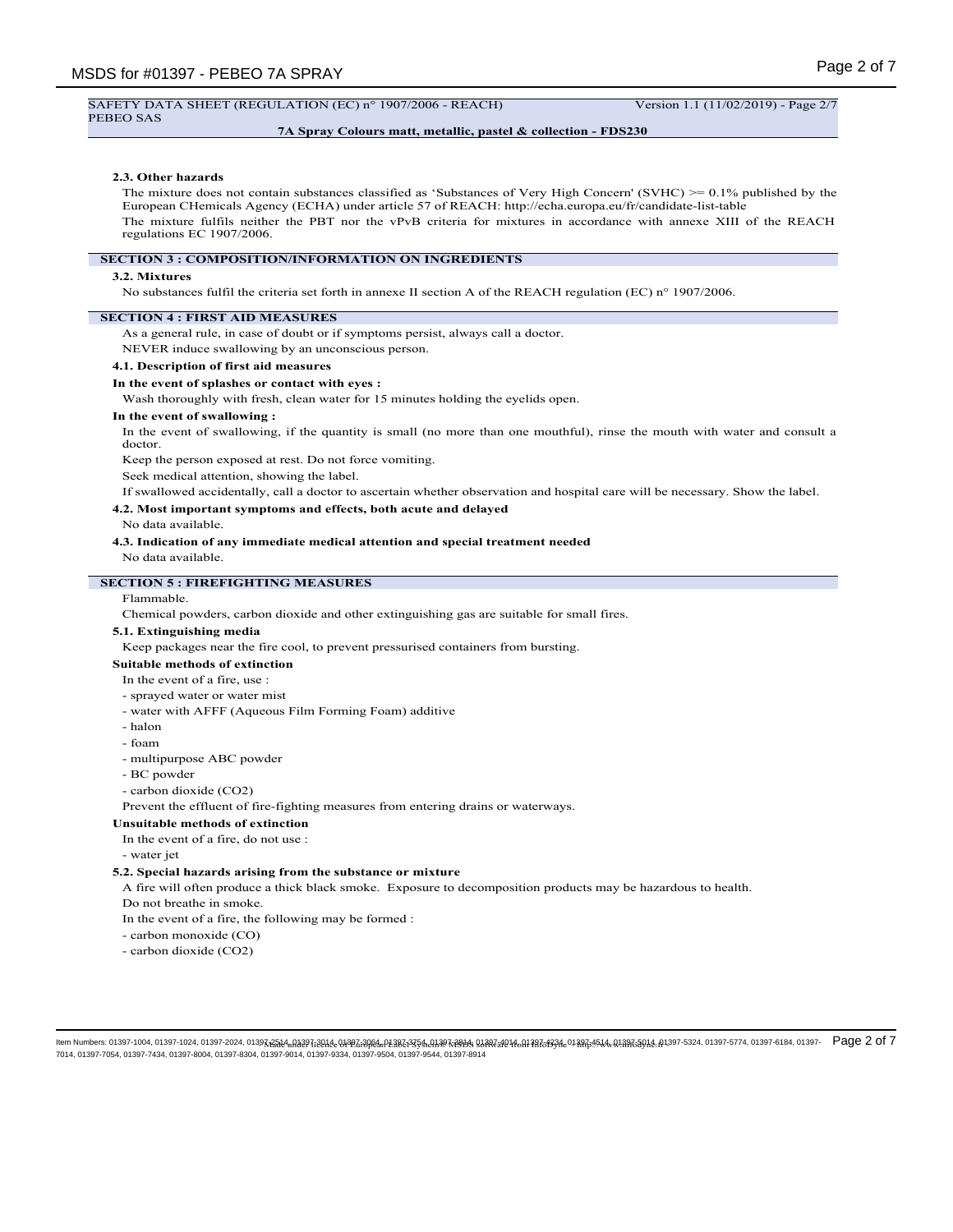#### SAFETY DATA SHEET (REGULATION (EC) n° 1907/2006 - REACH) Version 1.1 (11/02/2019) - Page 3/7 PEBEO SAS

## **7A Spray Colours matt, metallic, pastel & collection - FDS230**

#### **5.3. Advice for firefighters**

Fire-fighting personnel are to be equipped with autonomous insulating breathing apparatus.

## **SECTION 6 : ACCIDENTAL RELEASE MEASURES**

#### **6.1. Personal precautions, protective equipment and emergency procedures**

Consult the safety measures listed under headings 7 and 8.

## **For non first aid worker**

Because of the organic solvents contained in the mixture, eliminate sources of ignition and ventilate the area.

# **For first aid worker**

First aid workers will be equipped with suitable personal protective equipment (See section 8).

#### **6.2. Environmental precautions**

Contain and control the leaks or spills with non-combustible absorbent materials such as sand, earth, vermiculite, diatomaceous earth in drums for waste disposal.

Prevent any material from entering drains or waterways.

#### **6.3. Methods and material for containment and cleaning up**

Clean preferably with a detergent, do not use solvents.

## **6.4. Reference to other sections**

No data available.

# **SECTION 7 : HANDLING AND STORAGE**

Requirements relating to storage premises apply to all facilities where the mixture is handled.

## **7.1. Precautions for safe handling**

Always wash hands after handling.

Ensure that there is adequate ventilation, especially in confined areas.

#### **Fire prevention :**

Handle in well-ventilated areas.

Vapours are heavier than air. They can spread along the ground and form mixtures that are explosive with air.

Prevent the formation of flammable or explosive concentrations in air and avoid vapor concentrations higher than the occupational exposure limits.

Do not spray on a naked flame or any incandescent material.

Do not pierce or burn, even after use.

Use the mixture in premises free of naked flames or other sources of ignition and ensure that electrical equipment is suitably protected.

Keep packages tightly closed and away from sources of heat, sparks and naked flames.

Do not use tools which may produce sparks. Do not smoke.

Prevent access by unauthorised personnel.

#### **Recommended equipment and procedures :**

For personal protection, see section 8.

Observe precautions stated on label and also industrial safety regulations.

Do not breathe in aerosols.

Packages which have been opened must be reclosed carefully and stored in an upright position.

# **Prohibited equipment and procedures :**

No smoking, eating or drinking in areas where the mixture is used.

#### **7.2. Conditions for safe storage, including any incompatibilities**

No data available.

## **Storage**

Keep out of reach of children.

Keep the container tightly closed in a dry, well-ventilated place.

Keep away from all sources of ignition - do not smoke.

Keep well away from all sources of ignition, heat and direct sunlight.

The floor must be impermeable and form a collecting basin so that, in the event of an accidental spillage, the liquid cannot spread beyond this area.

ltem Numbers: 01397-1004, 01397-1024, 01397-2024, 01397<del>, 202</del>4, 4,1397, 2024, 4,897, 2,84, 2,892, 2,892, 2,894, 2,88, 2,894, 2,89, 2,88, 2,89, 2,88, 2,89, 2,88, 2,89, 2,88, 2,88, 4,139, 4,8, 2,89, 2,88, 2,88, 4,899, 5774 7014, 01397-7054, 01397-7434, 01397-8004, 01397-8304, 01397-9014, 01397-9334, 01397-9504, 01397-9544, 01397-8914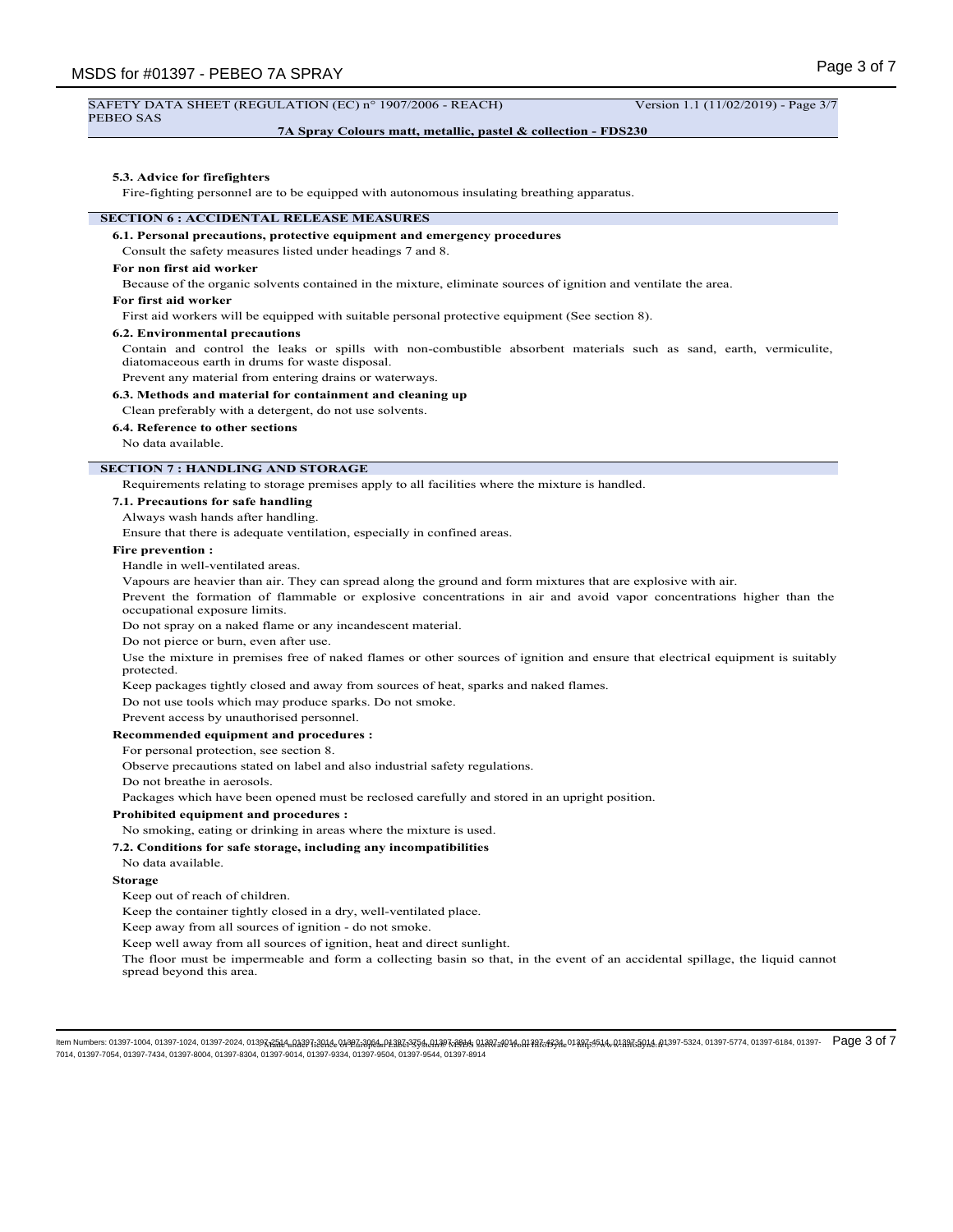| SAFETY DATA SHEET (REGULATION (EC) n° 1907/2006 - REACH)<br>PEBEO SAS                          | Version 1.1 (11/02/2019) - Page 4/7                                                                                        |  |  |  |  |
|------------------------------------------------------------------------------------------------|----------------------------------------------------------------------------------------------------------------------------|--|--|--|--|
| 7A Spray Colours matt, metallic, pastel & collection - FDS230                                  |                                                                                                                            |  |  |  |  |
|                                                                                                |                                                                                                                            |  |  |  |  |
| Pressurised container: protect from sunlight and do not expose to temperatures exceeding 50°C. |                                                                                                                            |  |  |  |  |
| Packaging                                                                                      |                                                                                                                            |  |  |  |  |
| Always keep in packaging made of an identical material to the original.                        |                                                                                                                            |  |  |  |  |
| 7.3. Specific end use(s)                                                                       |                                                                                                                            |  |  |  |  |
| No data available.                                                                             |                                                                                                                            |  |  |  |  |
|                                                                                                |                                                                                                                            |  |  |  |  |
| <b>SECTION 8 : EXPOSURE CONTROLS/PERSONAL PROTECTION</b>                                       |                                                                                                                            |  |  |  |  |
| 8.1. Control parameters                                                                        |                                                                                                                            |  |  |  |  |
| No data available.                                                                             |                                                                                                                            |  |  |  |  |
| 8.2. Exposure controls                                                                         |                                                                                                                            |  |  |  |  |
| Personal protection measures, such as personal protective equipment                            |                                                                                                                            |  |  |  |  |
| Pictogram(s) indicating the obligation of wearing personal protective equipment (PPE) :        |                                                                                                                            |  |  |  |  |
|                                                                                                |                                                                                                                            |  |  |  |  |
|                                                                                                |                                                                                                                            |  |  |  |  |
|                                                                                                |                                                                                                                            |  |  |  |  |
| Use personal protective equipment that is clean and has been properly maintained.              |                                                                                                                            |  |  |  |  |
| Store personal protective equipment in a clean place, away from the work area.                 |                                                                                                                            |  |  |  |  |
|                                                                                                | Never eat, drink or smoke during use. Remove and wash contaminated clothing before re-using. Ensure that there is adequate |  |  |  |  |
| ventilation, especially in confined areas.                                                     |                                                                                                                            |  |  |  |  |
| - Eye / face protection                                                                        |                                                                                                                            |  |  |  |  |
| Avoid contact with eyes.                                                                       |                                                                                                                            |  |  |  |  |
| Use eye protectors designed to protect against liquid splashes                                 |                                                                                                                            |  |  |  |  |
| Before handling, wear safety goggles in accordance with standard EN166.                        |                                                                                                                            |  |  |  |  |
| - Hand protection                                                                              |                                                                                                                            |  |  |  |  |
| Wear suitable protective gloves in the event of prolonged or repeated skin contact.            |                                                                                                                            |  |  |  |  |
| Type of gloves recommended :                                                                   |                                                                                                                            |  |  |  |  |
| - Nitrile rubber (butadiene-acrylonitrile copolymer rubber (NBR))                              |                                                                                                                            |  |  |  |  |
| - Body protection                                                                              |                                                                                                                            |  |  |  |  |
| Work clothing worn by personnel shall be laundered regularly.                                  |                                                                                                                            |  |  |  |  |
| After contact with the product, all parts of the body that have been soiled must be washed.    |                                                                                                                            |  |  |  |  |
|                                                                                                |                                                                                                                            |  |  |  |  |
| <b>SECTION 9: PHYSICAL AND CHEMICAL PROPERTIES</b>                                             |                                                                                                                            |  |  |  |  |
| 9.1. Information on basic physical and chemical properties                                     |                                                                                                                            |  |  |  |  |
| <b>General information:</b>                                                                    |                                                                                                                            |  |  |  |  |
| Physical state:                                                                                | Fluid liquid.                                                                                                              |  |  |  |  |
|                                                                                                | Spray.                                                                                                                     |  |  |  |  |
| Important health, safety and environmental information                                         |                                                                                                                            |  |  |  |  |
| pH:                                                                                            | Not relevant.                                                                                                              |  |  |  |  |
| Boiling point/boiling range :                                                                  | Not specified.                                                                                                             |  |  |  |  |
| Explosive properties, lower explosivity limit (%) :                                            | 3.2                                                                                                                        |  |  |  |  |
| Explosive properties, upper explosivity limit $(\%)$ :                                         | 23.6                                                                                                                       |  |  |  |  |
| Vapour pressure (50°C) :                                                                       | Between 175 kPa and 300 kPa inclusive.                                                                                     |  |  |  |  |
| Density:                                                                                       | 0.85                                                                                                                       |  |  |  |  |
| Water solubility:                                                                              | Insoluble.                                                                                                                 |  |  |  |  |
| Melting point/melting range :                                                                  | Not relevant.                                                                                                              |  |  |  |  |
| Self-ignition temperature :                                                                    | 291 °C.                                                                                                                    |  |  |  |  |
| Decomposition point/decomposition range :<br>Not relevant.                                     |                                                                                                                            |  |  |  |  |
| Chemical combustion heat:<br>Not specified.                                                    |                                                                                                                            |  |  |  |  |
| Inflammation time:                                                                             | Not specified.                                                                                                             |  |  |  |  |

ltem Numbers: 01397-1004, 01397-1024, 01397-2024, 01397<u>,25</u>14, 01397,3984,398,398,4,0985,398,4,4975,8,01397,8584,013,878,400,1397,584,013,97,58,40,1397,58,01,4,01397-5324, 01397-5774, 01397-6184, 01397- Page 4 of 7<br>7014

Deflagration density :<br>
Inflammation distance :<br>
Not specified.<br>
Not specified.

Inflammation distance :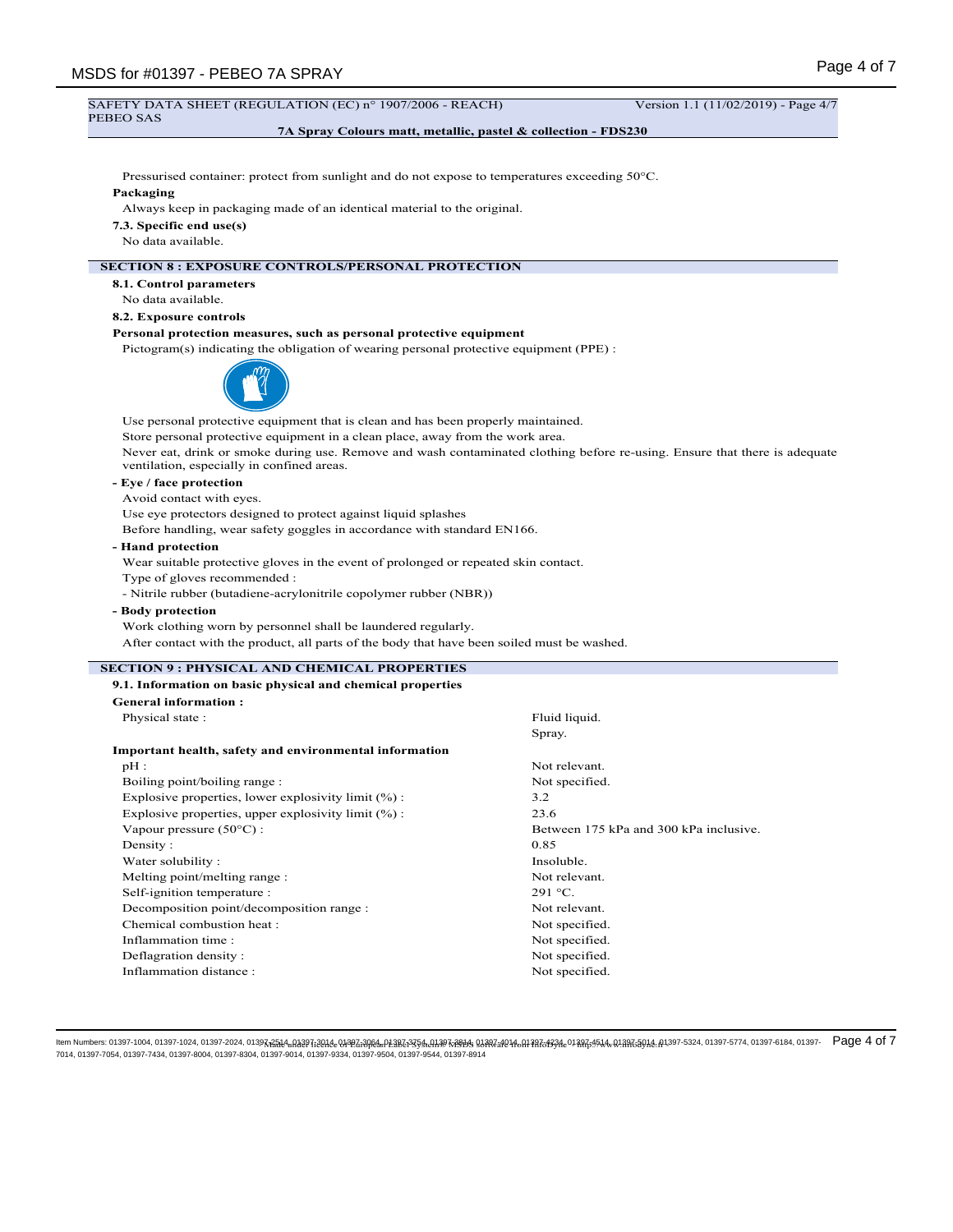# Page 5 of 7 MSDS for #01397 - PEBEO 7A SPRAY SAFETY DATA SHEET (REGULATION (EC) n° 1907/2006 - REACH) Version 1.1 (11/02/2019) - Page 5/7 PEBEO SAS **7A Spray Colours matt, metallic, pastel & collection - FDS230** Flame height : Not specified. Flame duration : Not specified. **9.2. Other information** Enthalpy of combustion : 5488 Kcal/kg  $VOC (g/l):$  481.9 **SECTION 10 : STABILITY AND REACTIVITY 10.1. Reactivity** No data available. **10.2. Chemical stability** This mixture is stable under the recommended handling and storage conditions in section 7. **10.3. Possibility of hazardous reactions** When exposed to high temperatures, the mixture can release hazardous decomposition products, such as carbon monoxide and dioxide, fumes and nitrogen oxide. **10.4. Conditions to avoid** Any apparatus likely to produce a flame or to have a metallic surface at high temperature (burners, electric arcs, furnaces etc.) must not be allowed on the premises. Avoid : - heating - heat **10.5. Incompatible materials** No data available. **10.6. Hazardous decomposition products** The thermal decomposition may release/form : - carbon monoxide (CO) - carbon dioxide (CO2) **SECTION 11 : TOXICOLOGICAL INFORMATION 11.1. Information on toxicological effects** Splashes in the eyes may cause irritation and reversible damage **11.1.1. Substances** No toxicological data available for the substances. **11.1.2. Mixture** No toxicological data available for the mixture. **Monograph(s) from the IARC (International Agency for Research on Cancer) :** CAS 64-17-5 : IARC Group 1 : The agent is carcinogenic to humans. **SECTION 12 : ECOLOGICAL INFORMATION 12.1. Toxicity 12.1.2. Mixtures** No aquatic toxicity data available for the mixture. **12.2. Persistence and degradability** No data available. **12.3. Bioaccumulative potential** No data available. **12.4. Mobility in soil** No data available. **12.5. Results of PBT and vPvB assessment** No data available.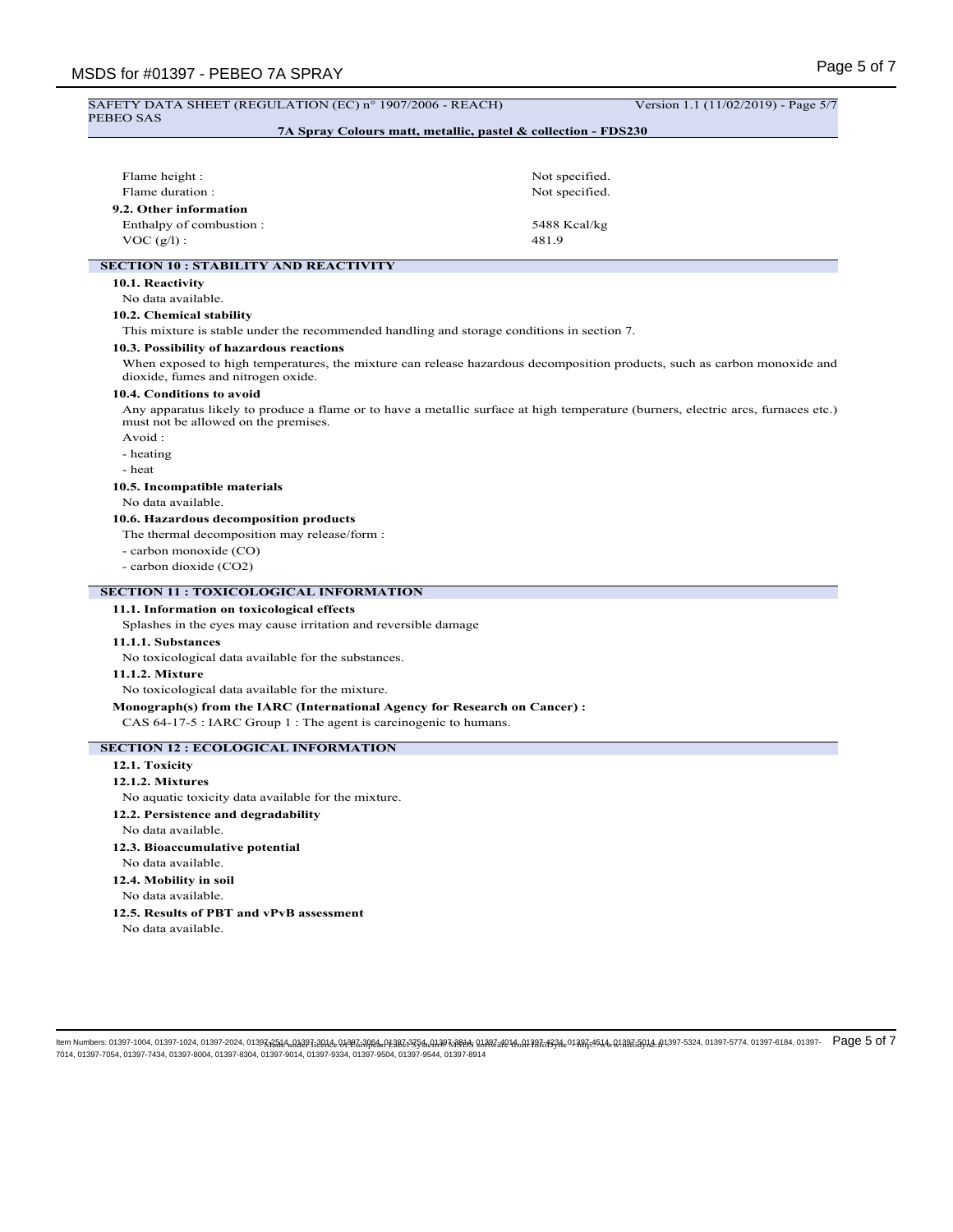#### SAFETY DATA SHEET (REGULATION (EC) n° 1907/2006 - REACH) Version 1.1 (11/02/2019) - Page 6/7 PEBEO SAS

**7A Spray Colours matt, metallic, pastel & collection - FDS230**

## **12.6. Other adverse effects**

No data available.

# **SECTION 13 : DISPOSAL CONSIDERATIONS**

Proper waste management of the mixture and/or its container must be determined in accordance with Directive 2008/98/EC.

## **13.1. Waste treatment methods**

Do not pour into drains or waterways.

## **Waste :**

Waste management is carried out without endangering human health, without harming the environment and, in particular without risk to water, air, soil, plants or animals.

Recycle or dispose of waste in compliance with current legislation, preferably via a certified collector or company.

Do not contaminate the ground or water with waste, do not dispose of waste into the environment.

#### **Soiled packaging :**

Empty container completely. Keep label(s) on container.

Give to a certified disposal contractor.

# **Codes of wastes (Decision 2014/955/EC, Directive 2008/98/EEC on hazardous waste) :**

20 01 27 \* paint, inks, adhesives and resins containing dangerous substances

15 01 02 plastic packaging

#### **SECTION 14 : TRANSPORT INFORMATION**

Transport product in compliance with provisions of the ADR for road, RID for rail, IMDG for sea and ICAO/IATA for air transport (ADR 2017 - IMDG 2016 - ICAO/IATA 2017).

- **14.1. UN number**
- 1950
- **14.2. UN proper shipping name**
- UN1950=AEROSOLS, flammable
- **14.3. Transport hazard class(es)**
- Classification :



2.1

**14.4. Packing group**

- **14.5. Environmental hazards**

-

## **14.6. Special precautions for user**

| <b>ADR/RID</b> | Class | Code               | Pack gr. | Label     | Ident.            | LQ             | Provis.         | EO             | Cat. | Tunnel |
|----------------|-------|--------------------|----------|-----------|-------------------|----------------|-----------------|----------------|------|--------|
|                | ∠     | 5F                 |          | 2.1       |                   | 1L             | 190 327 344 625 | E <sub>0</sub> | ∠    | D      |
|                |       |                    |          |           |                   |                |                 |                |      |        |
| <b>IMDG</b>    | Class | 2°Label            | Pack gr. | LO        | <b>EMS</b>        | Provis.        | EO              |                |      |        |
|                | ∠     | See SP63 $\vert$ - |          | See SP277 | F-D.S-U           | 63 190 277 327 | E <sub>0</sub>  |                |      |        |
|                |       |                    |          |           |                   | 344 381 959    |                 |                |      |        |
|                |       |                    |          |           |                   |                |                 |                |      |        |
| <b>IATA</b>    | Class | $2^{\circ}$ Label  | Pack gr. | Passager  | Passager          | Cargo          | Cargo           | note           | EQ   |        |
|                | 2.1   |                    |          | 203       | $75 \text{ kg}$   | 203            | 150 kg          | A145           | E0   |        |
|                |       |                    |          |           |                   |                |                 | A167           |      |        |
|                |       |                    |          |           |                   |                |                 | A802           |      |        |
|                | 2.1   |                    |          | Y203      | $30 \text{ kg}$ G |                |                 | A145           | E0   |        |
|                |       |                    |          |           |                   |                |                 | A167           |      |        |
|                |       |                    |          |           |                   |                |                 | A802           |      |        |

For limited quantities, see part 2.7 of the OACI/IATA and chapter 3.4 of the ADR and IMDG.

ltem Numbers: 01397-1004, 01397-1024, 01397-2024, 01397<del>, 202</del>4, 4,1397, 2024, 4,897, 2,842, 4,992, 2,892, 2,892, 2,894, 4,138, 2,894, 2,894, 2,894, 2,894, 2,894, 2,894, 2,94, 2,94, 4,1397, 4,89, 2,89, 2,89, 2,89, 2,89, 2 7014, 01397-7054, 01397-7434, 01397-8004, 01397-8304, 01397-9014, 01397-9334, 01397-9504, 01397-9544, 01397-8914